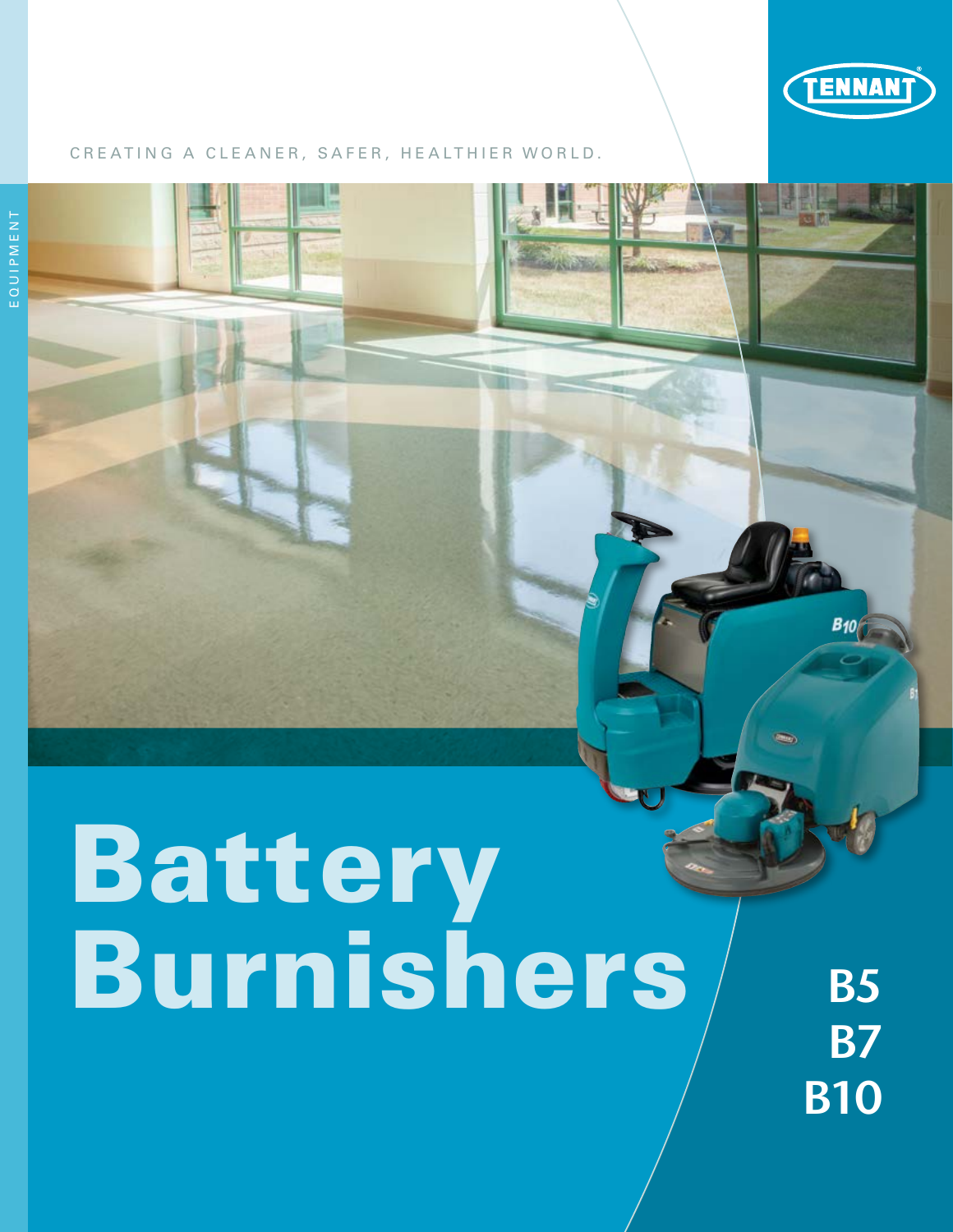# CLEANING SOLUTIONS TAILORED TO YOUR NEEDS

## RETAIL

Delivers high performance, high gloss results enabling your stores to reflect high cleaning standards to help drive repeat customer traffic and higher customer satisfaction.

## **BSC**

Burnishers deliver consistent predictable results by providing managers the option to set operator controls which simplifies the burnishing operation and employee training.

## EDUCATION

Students and staff require distraction-free environments for proper learning and the battery powered burnishers deliver with their emissions free, quiet operation while maintaining high gloss performance.

## **HEALTHCARE**

Low noise levels and active HEPA dust control air filtration helps keep patients, doctors, and families in a safe and comfortable environment and can assist in higher HCAHPS scores.



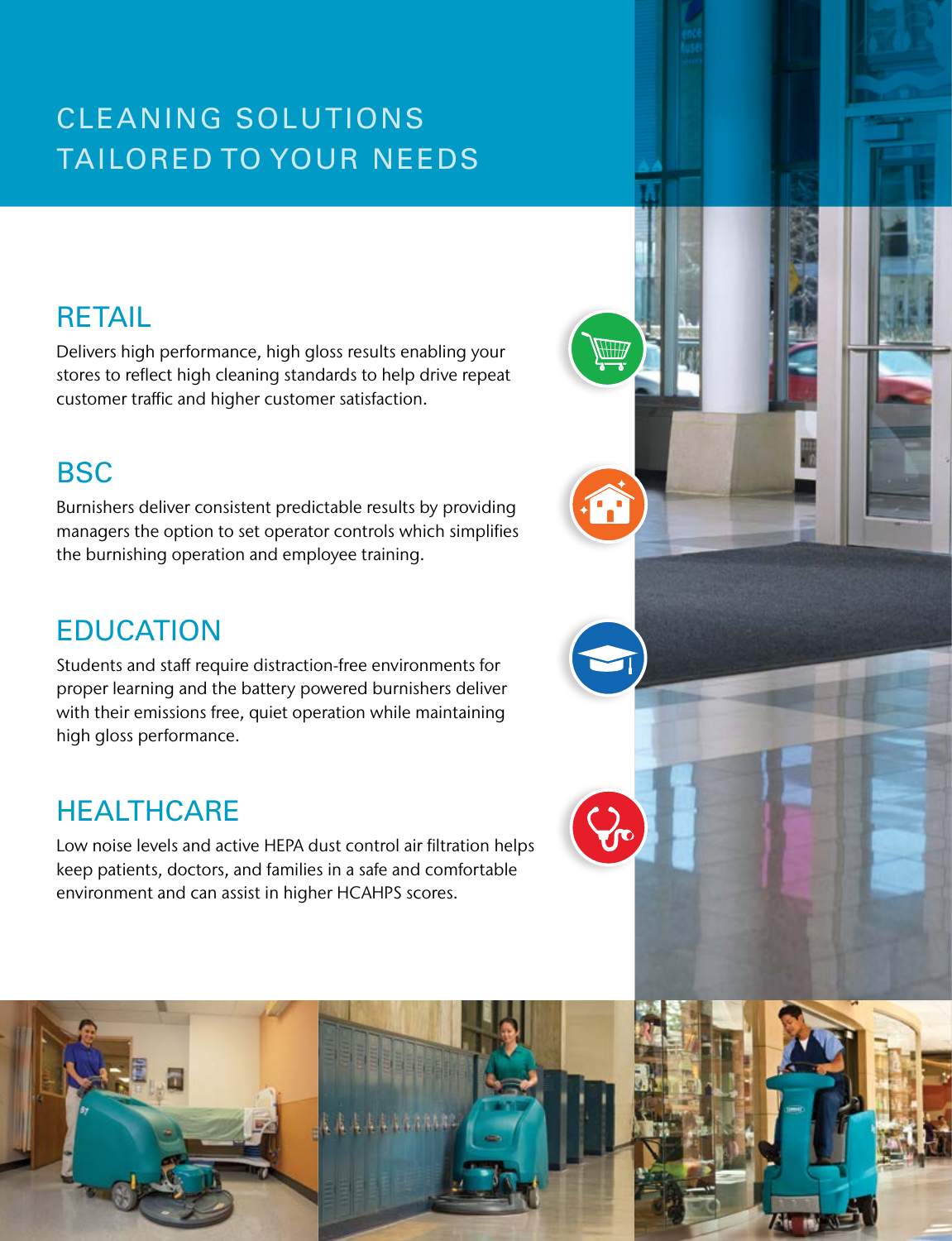## TENNANT'S FAMILY OF BATTERY BURNISHERS

# **MAXIMIZE EFFICIENCY AND RESULTS**

**B5 B7 B10** 



## PERFORMANCE AND PRODUCTIVITY

#### Ease of Use

Innovative design allows operators to maintain a safe ergonomic position when changing pads.

#### Low dBA

For noise sensitive environments decibels as low as 63 dBA on our walk-behind models to 69 dBA on our riders.

#### Active HEPA Dust Control

Industry's only walk-behind and riding burnishers with standard active HEPA dust control filtration.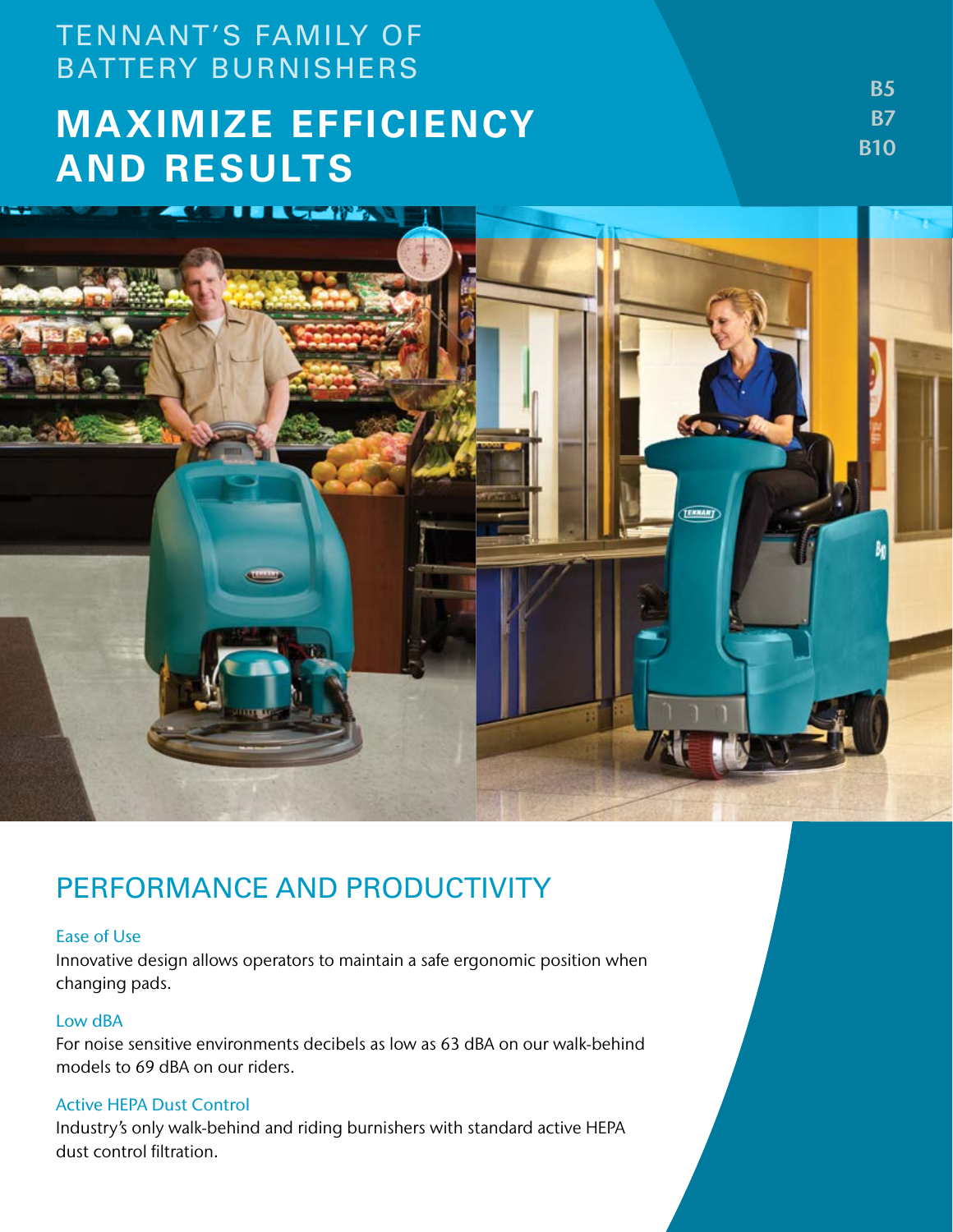





# B10 BATTERY RIDER BURNISHER

#### Simplify Machine Operation and Maintenance Automated head-lift and easy battery access allows for simple serviceability.

#### Customize Your Shine

With 3 speeds and 3 down pressure settings, you can use one machine for many applications and environments.

#### Engineered for Power and Performance

Accommodates small and large areas quickly and easily with over 20% more horsepower than the leading competitor.

Improve Indoor Air Quality Active 4-stage HEPA filtration dust control system improves indoor air quality.

#### Improve Operator Comfort and Productivity

Ergonomically designed to make burnishing comfortable and can cover large areas quickly.

# B5/B7 BATTERY WALK-BEHIND BURNISHER

#### Low Sound Levels

Ultra quiet machines – as low as 63 dBA – maintaining low sounds levels for operators and noise sensitive environment.

#### Environmental Benefits

Active dust control with HEPA filtration standard – maintains indoor air quality.

#### Operator Safety

90 degree flip up head – enables a safe ergonomic position when changing pad.

#### Ease of Use

Choose between actuated or optional Set and Forget™ down pressure to allow supervisors to select ideal setting for all operators.

Productivity

Delivers high performance, propane-like gloss results.

#### Reduce Cost of Clean

Easy to identify yellow maintenance touch points and onboard reference materials help eliminate equipment breakdowns.



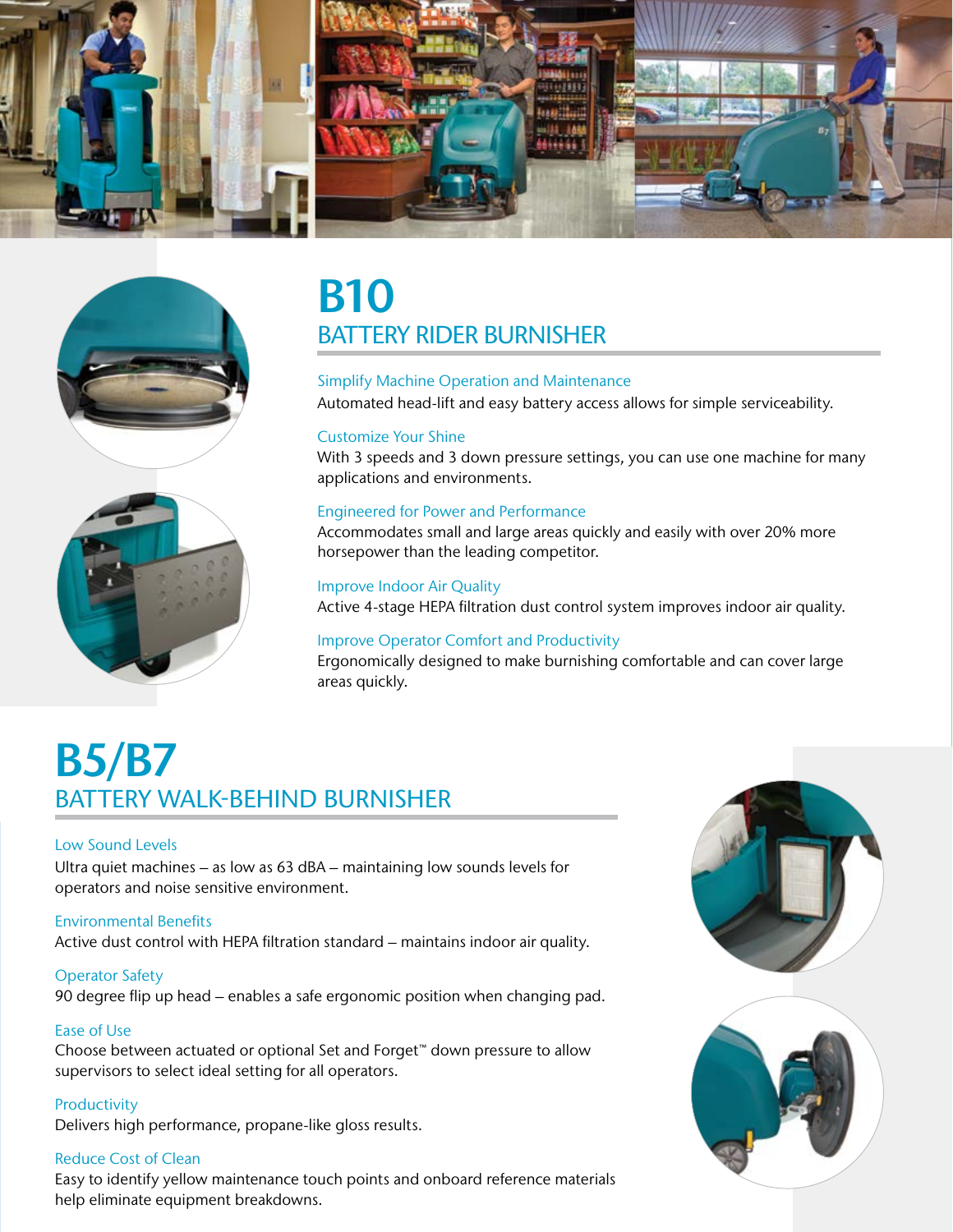

## BATTERY BURNISHERS

## **SUSTAINABILITY**

 $\blacksquare$  Safer for the environment with no exhaust emissions and active HEPA dust filtration to protect indoor air quality.

## HEALTH AND SAFETY

- $\blacksquare$  Ultra quiet operation, as low as 63 dBA, on walkbehinds and 69 dBA on rider, maintain safe sound levels for operators.
- $\blacksquare$  Ergonomic head designs maintain a safe position for operators when changing machine pads.
- Active filtration with HEPA standard helps to maintain a safe indoor air quality.
- No fumes or propane tank storage costs or concerns.

## IMAGE

- Delivers propane-like gloss results.
- Maximize shine with optimized down pressure and pad speed.
- Optional Set and Forget<sup>™</sup> on walk-behind models or Quality Assurance Controls™ on our rider allows supervisors to select optimal pad pressure for all applications.

## REDUCE COST TO CLEAN

 $\blacksquare$  Reduce costly maintenance issues and downtime with the easy to identify yellow maintenance touch points.

#### TENNANT*TRUE* ® PARTS, SERVICE AND FINANCE SOLUTIONS

- Reduce rework, labor and safety costs by using only Tennant*True* parts and service.
- $\blacksquare$  Ensure optimal cleaning performance by selecting a Tennant*True* Service program provided by a network of over 400 factory-trained Tennant service representatives.
- $\blacksquare$  Improve uptime by leveraging Tennant*True* parts and service.
- **Simplify budgeting by** bundling Tennant*True* service plans, including parts, into the purchase or financing of your machine.